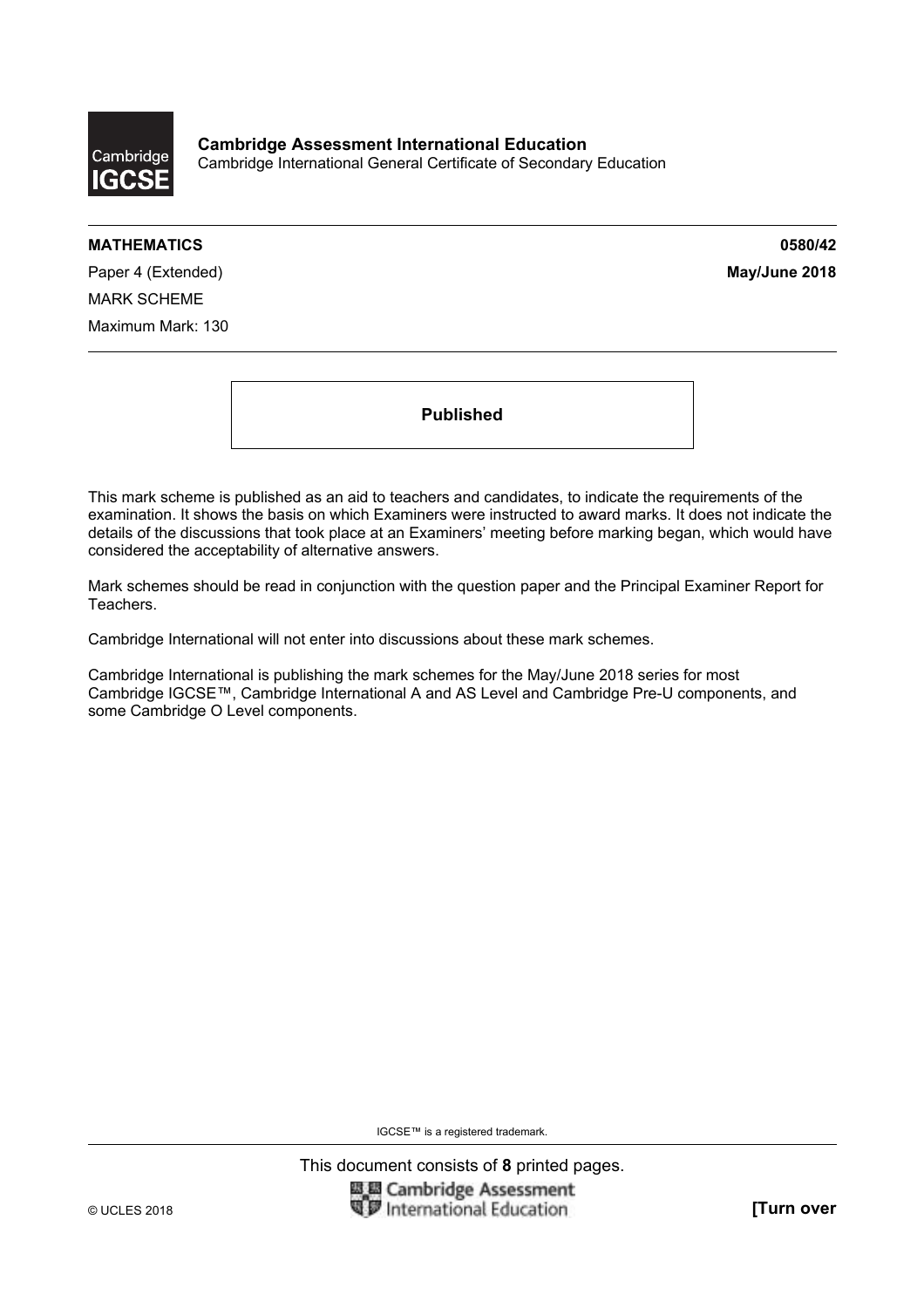# **Generic Marking Principles**

These general marking principles must be applied by all examiners when marking candidate answers. They should be applied alongside the specific content of the mark scheme or generic level descriptors for a question. Each question paper and mark scheme will also comply with these marking principles.

GENERIC MARKING PRINCIPLE 1:

Marks must be awarded in line with:

- the specific content of the mark scheme or the generic level descriptors for the question
- the specific skills defined in the mark scheme or in the generic level descriptors for the question
- the standard of response required by a candidate as exemplified by the standardisation scripts.

GENERIC MARKING PRINCIPLE 2:

Marks awarded are always **whole marks** (not half marks, or other fractions).

GENERIC MARKING PRINCIPLE 3:

Marks must be awarded **positively**:

- marks are awarded for correct/valid answers, as defined in the mark scheme. However, credit is given for valid answers which go beyond the scope of the syllabus and mark scheme, referring to your Team Leader as appropriate
- marks are awarded when candidates clearly demonstrate what they know and can do
- marks are not deducted for errors
- marks are not deducted for omissions
- answers should only be judged on the quality of spelling, punctuation and grammar when these features are specifically assessed by the question as indicated by the mark scheme. The meaning, however, should be unambiguous.

GENERIC MARKING PRINCIPLE 4:

Rules must be applied consistently e.g. in situations where candidates have not followed instructions or in the application of generic level descriptors.

GENERIC MARKING PRINCIPLE 5:

Marks should be awarded using the full range of marks defined in the mark scheme for the question (however; the use of the full mark range may be limited according to the quality of the candidate responses seen).

GENERIC MARKING PRINCIPLE 6:

Marks awarded are based solely on the requirements as defined in the mark scheme. Marks should not be awarded with grade thresholds or grade descriptors in mind.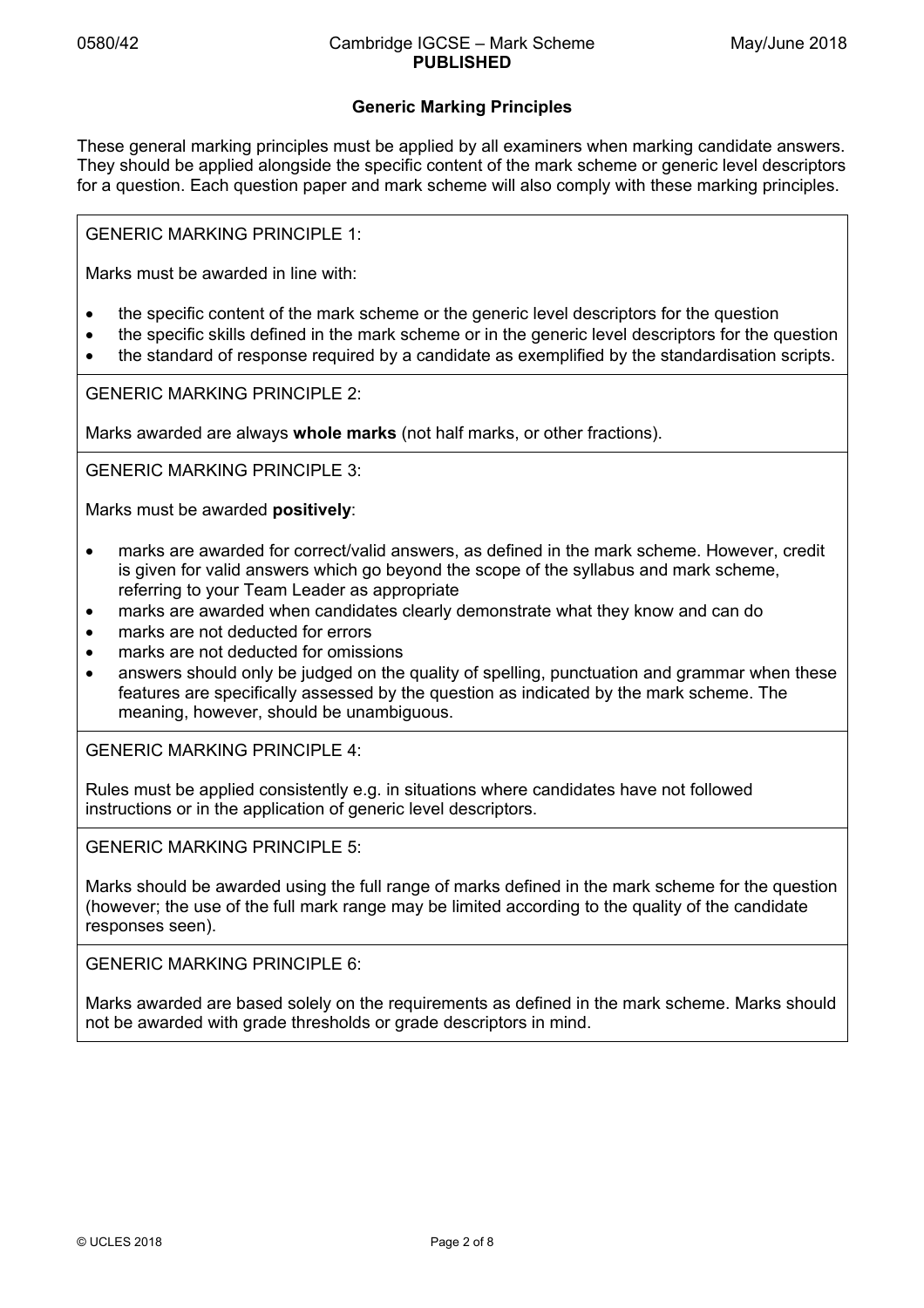$\mathbf{r}$ 

# **Abbreviations**

| cao       | correct answer only        |
|-----------|----------------------------|
| dep       | dependent                  |
| <b>FT</b> | follow through after error |
| isw       | ignore subsequent working  |
| oe        | or equivalent              |
| <b>SC</b> | <b>Special Case</b>        |
| nfww      | not from wrong working     |
| soi       | seen or implied            |

| Question  | Answer          | <b>Marks</b>            | <b>Partial Marks</b>                                                                                                                                                                                                                                                    |
|-----------|-----------------|-------------------------|-------------------------------------------------------------------------------------------------------------------------------------------------------------------------------------------------------------------------------------------------------------------------|
| 1(a)(i)   | 85              | 1                       |                                                                                                                                                                                                                                                                         |
| 1(a)(ii)  | 455             | 2                       | <b>M1</b> for $260 \div 20 \times 35$ oe                                                                                                                                                                                                                                |
| 1(a)(iii) | 61              | $\mathbf{3}$            | <b>B2</b> for $61.5$ seen<br>or M1 for $2000 \div 650$ soi<br>or for $\frac{x}{2000} = \frac{20}{650}$ oe or other attempt at<br>scaling up with 650<br>or for $650 \div 20$ oe                                                                                         |
| 1(b)(i)   | 40              | 3                       | <b>M2</b> for $\frac{1.89 - 1.35}{1.35}$ [× 100] oe<br>or $\frac{1.89}{1.35} \times 100$ oe<br>or <b>M1</b> for oe $\frac{1.89}{1.35}$ [×100] soi                                                                                                                       |
| 1(b)(ii)  | $1.75$ nfww     | $\overline{\mathbf{3}}$ | <b>M2</b> for 1.89 $\div$ $\left(\frac{100+8}{100}\right)$ or better<br>or M1 for 1.89 associated with 108 $[%]$                                                                                                                                                        |
| 1(c)      | 10.1 or $10.06$ | $\mathbf{3}$            | <b>M2</b> for $\sqrt[3]{\frac{20.8}{15.6}}$ oe<br>or M1 for $15.6 \times k^3 = 20.8$ oe                                                                                                                                                                                 |
| 1(d)(i)   | 14:15           | $\mathbf{3}$            | <b>B2</b> for correct unsimplified 3 term ratio<br>A: B: C or correct unsimplified two term<br>ratio A: C<br>or M1 for attempt to find common<br>multiple of 4 and 10 or other common<br>value for B<br>or for $7 \times \frac{4}{10}$ oe or $3 \times \frac{10}{4}$ oe |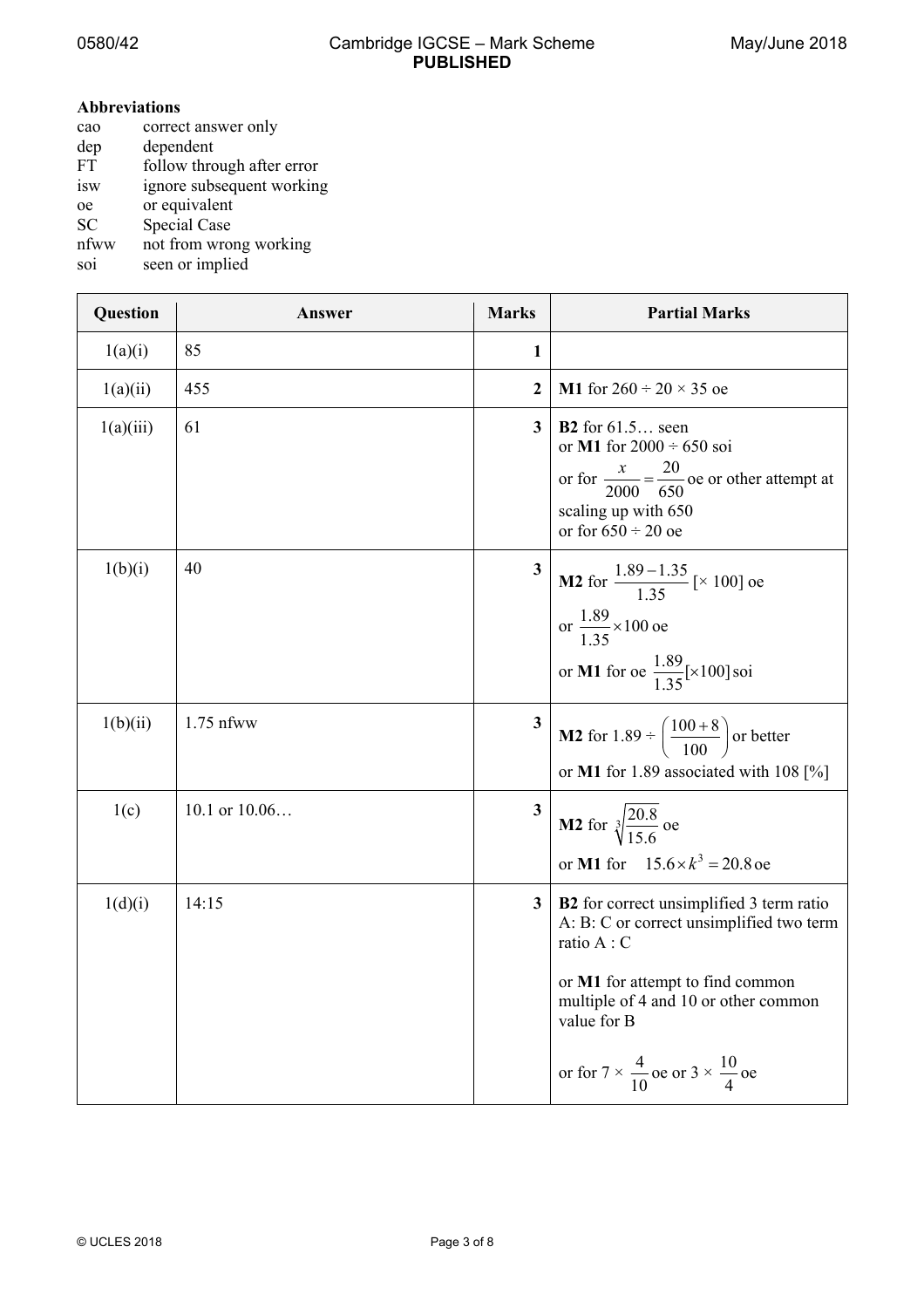| Question  | Answer                                      | <b>Marks</b>            | <b>Partial Marks</b>                                                                                                                                                                                                                                                                      |
|-----------|---------------------------------------------|-------------------------|-------------------------------------------------------------------------------------------------------------------------------------------------------------------------------------------------------------------------------------------------------------------------------------------|
| 1(d)(ii)  | 147                                         | 3                       | <b>M2</b> for $\frac{45}{15}$ (14 + 20 [+15]) oe or<br>$45 \div 3 \times 4 + (45 \div 3 \times 4) \div 10 \times 7$ [+45]<br>or M1 for $45 \div 3$ oe<br>or $45 \div$ their (d)(i) value for C shown                                                                                      |
| 2(a)(i)   | 20 [ $\le t \le$ 25                         | 1                       |                                                                                                                                                                                                                                                                                           |
| 2(a)(ii)  | 25 [ $\le t \le$ 30                         | 1                       |                                                                                                                                                                                                                                                                                           |
| 2(a)(iii) | 28.3 or 28.33.                              | $\overline{\mathbf{4}}$ | M1 for 22.5, 27.5, 32.5, 37.5, 42.5 soi<br><b>M1</b> for $\sum fx$ where x is in the correct<br>interval including boundaries<br><b>M1</b> dep for $\sum fx \div 120$ or<br>$\sum fx \div (44 + 32 + 28 + 12 + 4)$                                                                        |
| 2(a)(iv)  | $\frac{4}{1}$ oe isw                        | 1                       |                                                                                                                                                                                                                                                                                           |
| 2(b)(i)   | 76, 104, 116, 120                           | $\overline{2}$          | <b>B1</b> for one error FT other values or for 3<br>correct                                                                                                                                                                                                                               |
| 2(b)(ii)  | Correct curve                               | 3                       | <b>B1</b> for correct horizontal placement for<br>6 plots<br><b>B1FT</b> for correct vertical placement for<br>6 plots<br>B1FT dep on at least B1 for reasonable<br>increasing curve or polygon through<br>their 6 points<br>If 0 scored SC1FT for 5 out of 6 points<br>correctly plotted |
| 2(b)(iii) | 27 to 27.5                                  | 1                       |                                                                                                                                                                                                                                                                                           |
| 2(b)(iv)  | 8.5 to 9.5                                  | $\mathbf{2}$            | <b>B1</b> for $[UQ=]$ 32 to 32.5 or<br>[LQ=] 23 to 23.5                                                                                                                                                                                                                                   |
| 2(b)(v)   | 8, 9, 10, 11 or 12                          | $\boldsymbol{2}$        | B1 for 108 to 112 seen or B1FT their<br>graph reading at 37 mins seen                                                                                                                                                                                                                     |
| 3(a)(i)   | Image at $(3, -3)$ , $(7, -3)$ , $(7, -5)$  | $\boldsymbol{2}$        | <b>B1</b> for reflection in any $x = k$<br>or if 3 correct points not joined                                                                                                                                                                                                              |
| 3(a)(ii)  | Image at $(-5, 1)$ , $(-1, 1)$ , $(-5, -1)$ | $\overline{2}$          | <b>B1</b> for translation by $\begin{pmatrix} -2 \\ k \end{pmatrix}$ or $\begin{pmatrix} k \\ 4 \end{pmatrix}$<br>or if 3 correct points not joined                                                                                                                                       |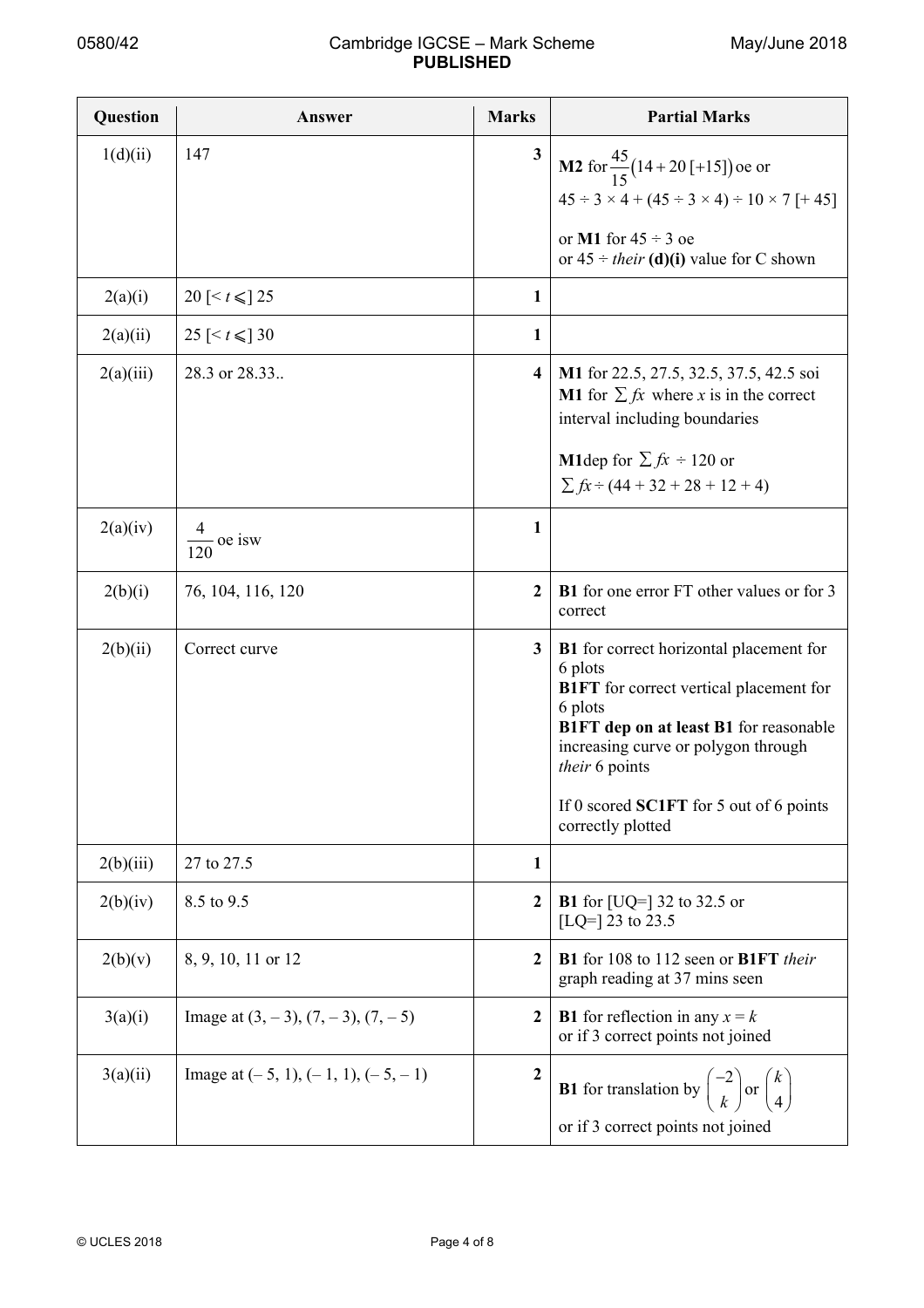| Question  | Answer                                            | <b>Marks</b>            | <b>Partial Marks</b>                                                                                                                                                                                                                                                                                                                                                                                                            |
|-----------|---------------------------------------------------|-------------------------|---------------------------------------------------------------------------------------------------------------------------------------------------------------------------------------------------------------------------------------------------------------------------------------------------------------------------------------------------------------------------------------------------------------------------------|
| 3(a)(iii) | Image at $(6, 3)$ , $(6, 4)$ , $(4, 3)$           | $\overline{\mathbf{3}}$ | <b>B2</b> for correct size and orientation but<br>wrong position<br>or if 3 correct points not joined<br><b>B1</b> for enlargement SF $\frac{1}{2}$ with centre<br>(3, 1)                                                                                                                                                                                                                                                       |
| 3(b)      | Rotation<br>90° [anticlockwise]oe<br>$(-6,-2)$    | $\mathbf{3}$            | B1 for each                                                                                                                                                                                                                                                                                                                                                                                                                     |
| 3(c)      | Reflection<br>$y = -x$ oe                         | $\overline{2}$          | B1 for each                                                                                                                                                                                                                                                                                                                                                                                                                     |
| 4(a)(i)   | $243p^{10}$ final answer                          | $\overline{2}$          | <b>B1</b> for answer 243 $p^k$ or $kp^{10}$ $(k \neq 0)$                                                                                                                                                                                                                                                                                                                                                                        |
| 4(a)(ii)  | $9xy4$ final answer                               | $\mathbf{2}$            | B1 for answer with two correct elements<br>in correct form of expression                                                                                                                                                                                                                                                                                                                                                        |
| 4(a)(iii) | m <sup>2</sup><br>final answer<br>$\overline{25}$ | 1                       |                                                                                                                                                                                                                                                                                                                                                                                                                                 |
| 4(b)      | 10                                                | $\overline{\mathbf{4}}$ | <b>B2</b> for $x = 8$ or for<br>[length of rectangle $=$ ] 31<br>or M1 for $5x - 9 = 3x + 7$ oe or better<br><b>M1</b> for $\frac{310}{(3 \times \text{their} x + 7)}$<br>310<br>$\frac{310}{(5 \times their x - 9)}$<br>$or -$<br>Alt method using simultaneous eqns<br><b>M1</b> for $5xw - 9w = 310$<br>and $3xw + 7w = 310$<br><b>M1</b> for equating coefficients of $xw$<br>M1 for subtraction to eliminate term in<br>xw |
| 5(a)      | $8^2$ + 7 <sup>2</sup> – 2 × 7 × 8 × cos78 oe     | M <sub>2</sub>          | M1 for correct implicit version                                                                                                                                                                                                                                                                                                                                                                                                 |
|           | 9.471 to 9.472                                    | A2                      | A1 for 89.7                                                                                                                                                                                                                                                                                                                                                                                                                     |
| 5(b)      | 46.3 or 46.29 to $46.30$                          | $\overline{\mathbf{3}}$ | <b>M2</b> for [sin $OAC = \frac{7 \sin 78}{9.47}$<br>or <b>M1</b> for $\frac{\sin OAC}{7} = \frac{\sin 78}{9.47}$                                                                                                                                                                                                                                                                                                               |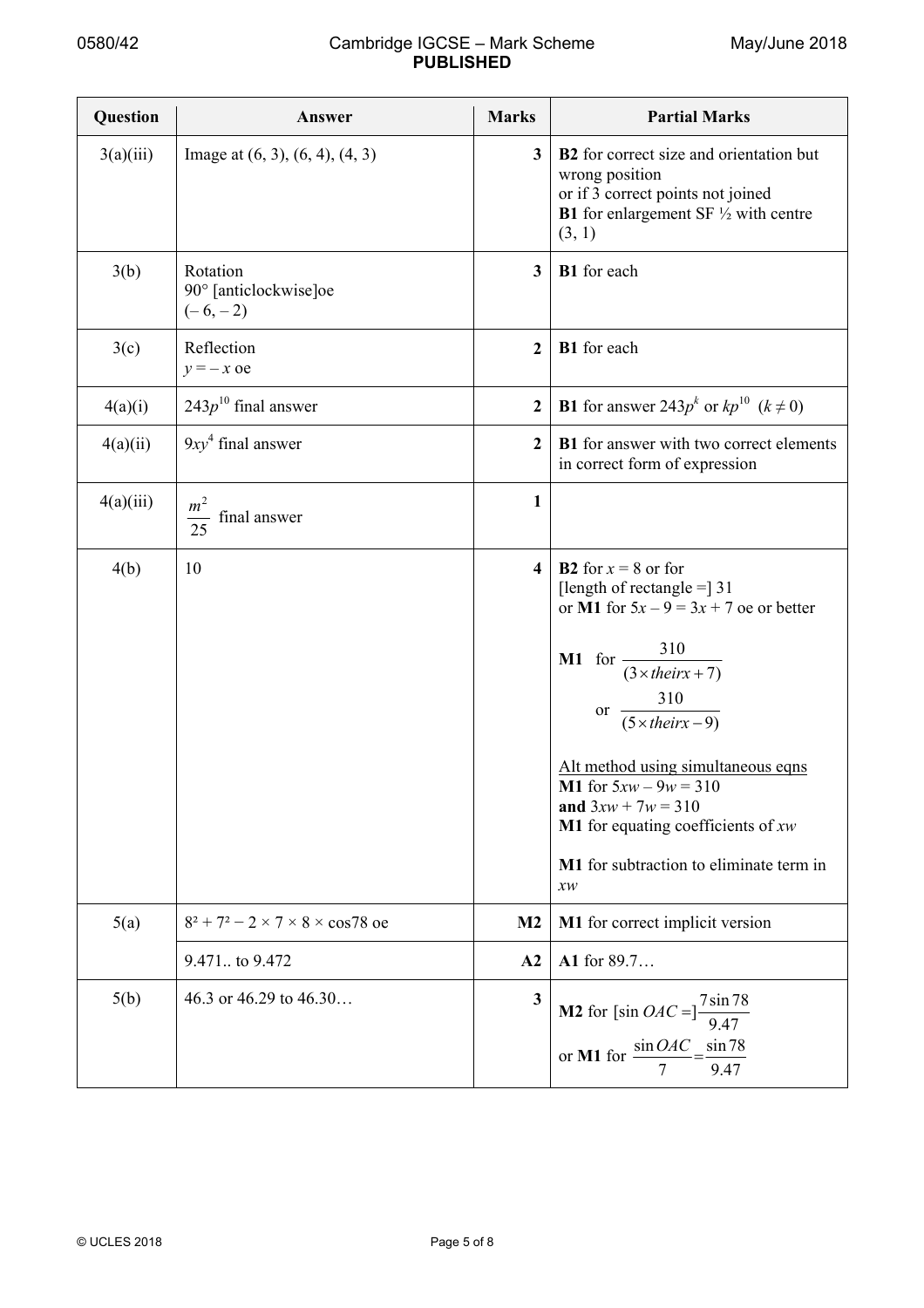| Question | Answer                                                          | <b>Marks</b>            | <b>Partial Marks</b>                                                                                                                                                                                                                                                                                              |
|----------|-----------------------------------------------------------------|-------------------------|-------------------------------------------------------------------------------------------------------------------------------------------------------------------------------------------------------------------------------------------------------------------------------------------------------------------|
| 5(c)     | $29.5 - (7 + 8 + 9.47)$                                         | $M1$                    |                                                                                                                                                                                                                                                                                                                   |
|          | $360 \times (29.5 - (7 + 8 + 9.47))$<br>$2 \times \pi \times 7$ | M <sub>3</sub>          | <b>M2</b> for $\frac{x}{360} \times 2 \times \pi \times 7 =$ their arc length<br>oe                                                                                                                                                                                                                               |
|          |                                                                 |                         | or M1 for $\frac{x}{360} \times 2 \times \pi \times 7$ oe                                                                                                                                                                                                                                                         |
|          | 41.15 to 41.171.                                                | <b>B1</b>               |                                                                                                                                                                                                                                                                                                                   |
| 5(d)     | 45[.0] or 44.98 to 45.01 nfww                                   | $\overline{\mathbf{4}}$ | M3 for<br>$\frac{1}{2} \times 8 \times 7 \times \sin 78$ oe + $\frac{41.2}{360} \times \pi \times 7^2$ oe<br><b>OR</b><br>M1 for $\frac{1}{2} \times 8 \times 7 \times \sin 78$ oe<br>or $\frac{1}{2} \times 8 \times 9.47 \times \sin$ their (b) oe<br><b>M1</b> for $\frac{41.2}{360} \times \pi \times 7^2$ oe |
| 6(a)     | $-2[.0]$ , $-0.2$ , 2.5                                         | $\mathbf{3}$            | B1 for each                                                                                                                                                                                                                                                                                                       |
| 6(b)     | Fully correct curve                                             | 5                       | <b>B4</b> for correct curve, but branches joined<br>or B3FT for 9 or 10 correct plots<br>or B2FT for 7 or 8 correct plots<br>or B1FT for 5 or 6 correct plots<br>and<br>B1 indep two separate branches not<br>touching or cutting y-axis                                                                          |
| 6(c)(i)  | Correct tangent and<br>$3 \le \text{grad} \le 5$                | 3                       | <b>B2</b> for close attempt at tangent to curve<br>at $x = -2$ and answer in range<br><b>OR</b><br><b>B1</b> for ruled tangent at $x = -2$ , no<br>daylight at $x = -2$<br>and M1dep (dep on B1 or close attempt<br>at tangent) [at $x = -2$ ] for $\frac{rise}{}$<br>run                                         |
| 6(c)(ii) | $[y=]$ their(c)(i) $x +$ their y-intercept final<br>answer      | $\mathbf 2$             | <b>Strict FT</b> their y-intercept for their line<br><b>M1</b> for $y = their(c)(i) x + any value$ or<br>$c$ oe seen<br>or for $y = any value (non-zero) x$ or 'mx'<br>+ their y-intercept seen oe                                                                                                                |
| 6(d)(i)  | 1.05 to 1.25                                                    | 1                       |                                                                                                                                                                                                                                                                                                                   |
| 6(d)(ii) | $-2.3$ to $-2.2$<br>$-0.4$ to $-0.3$<br>$0.3$ to $0.4$          | $\mathbf{3}$            | B1 for each<br>After 0 scored <b>B1</b> for $y = -4$ ruled                                                                                                                                                                                                                                                        |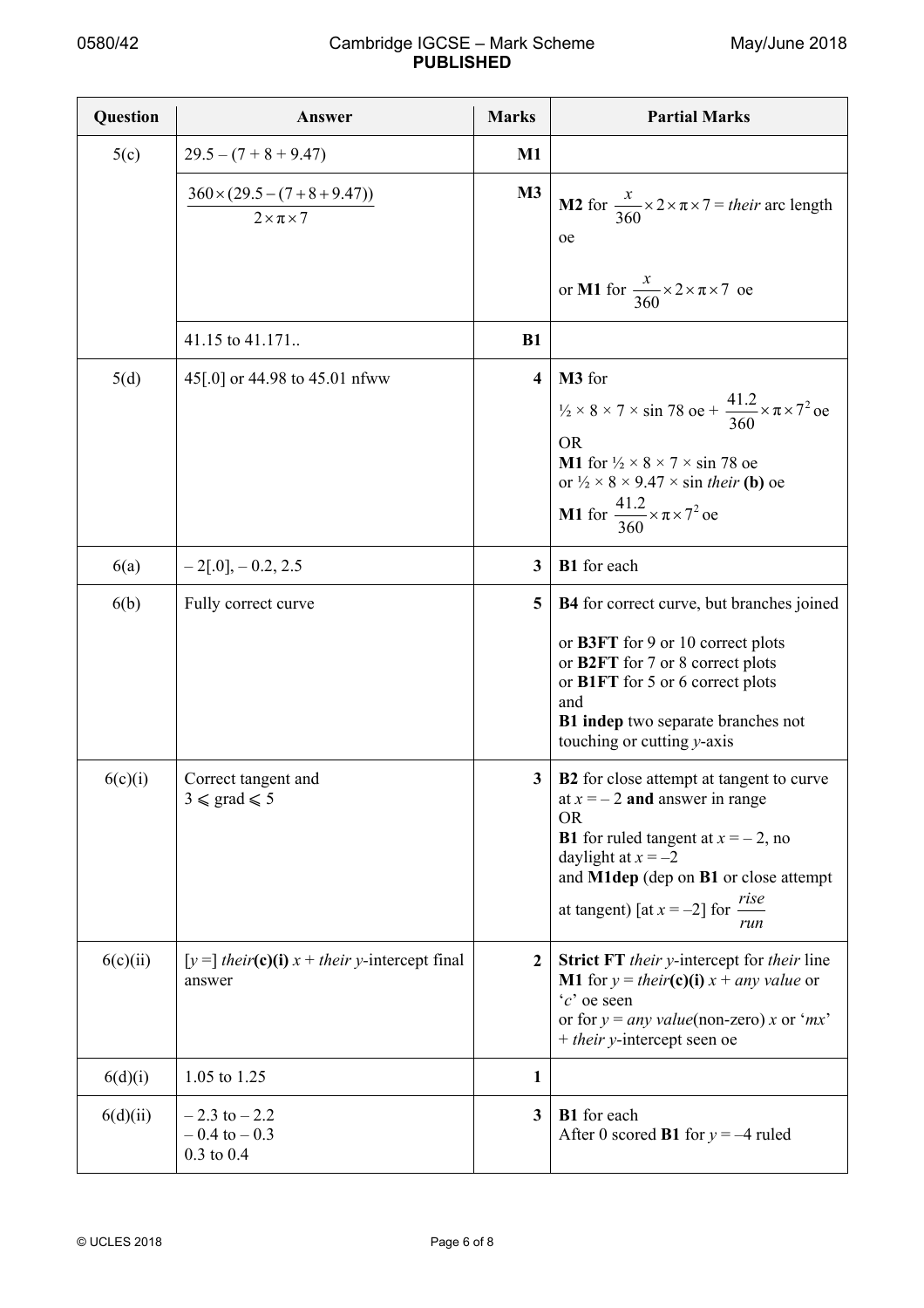| Question | Answer                                                                                                                                               | <b>Marks</b>     | <b>Partial Marks</b>                                                                                                                                                                                                                     |
|----------|------------------------------------------------------------------------------------------------------------------------------------------------------|------------------|------------------------------------------------------------------------------------------------------------------------------------------------------------------------------------------------------------------------------------------|
| 6(e)     | $[a=]$ 2<br>$[b =] 24$<br>$[n =] 5$                                                                                                                  | 3                | <b>B2</b> for 2 correct or for<br>$2x^5 + 24x^2$ [-3 = 0]<br>or B1 for 1 correct or for<br>$\frac{2x^5 - 3 + 4(6x^2)}{6x^2}$ [= 0] oe<br>If 0 scored SC1 for $2x^5$ seen in final line<br>of algebra                                     |
| 7(a)     | $x^{2} + (2x - 3)^{2} = 6^{2}$ oe<br>or $x^2 + 4x^2 - 6x - 6x + 9 = 36$                                                                              | $\mathbf{M}1$    |                                                                                                                                                                                                                                          |
|          | $4x^2 - 6x - 6x + 9$ or better                                                                                                                       | <b>B1</b>        |                                                                                                                                                                                                                                          |
|          | $5x^2 - 12x - 27 = 0$                                                                                                                                | ${\bf A1}$       | Dep on <b>M1B1</b> with no errors or<br>omissions                                                                                                                                                                                        |
| 7(b)     | $\frac{-(-12) \pm \sqrt{(-12)^2 - 4(5)(-27)}}{2 \times 5}$<br>or better<br>or $\frac{12}{10} \pm \sqrt{\left(\frac{12}{10}\right)^2 + \frac{27}{5}}$ | B <sub>2</sub>   | <b>B1</b> for $\sqrt{(-12)^2 - 4(5)(-27)}$ or for<br>$\left(x-\frac{12}{10}\right)^2$ oe<br>or $\frac{-(-12) + \sqrt{q}}{2 \times 5}$ oe or $\frac{-(-12) - \sqrt{q}}{2 \times 5}$ oe<br>or both                                         |
|          | $-1.42$ , 3.82 final answers                                                                                                                         | <b>B2</b>        | <b>B1</b> for each<br>If <b>B0</b> , <b>SC1</b> for answers<br>$-1.4$ or $-1.415$ to $-1.415$<br>and 3.8 or 3.815 to 3.815<br>or answers $-1.41$ and 3.81<br>or $-1.42$ and 3.82 seen in working<br>or for $-3.82$ and 1.42 as final ans |
| 7(c)     | 14.4 or 14.5 or 14.44 to 14.46                                                                                                                       | 2                | <b>2FT</b> for $3 \times$ <i>their</i> positive root + 3<br>evaluated to 3sf or better<br><b>M1</b> for $3 \times$ their positive root + 3 oe                                                                                            |
| 7(d)     | 39.5 or 39.46 to 39.54                                                                                                                               | 2                | M1 for trig statement seen to find either<br>angle<br>$\sin = \frac{their x}{6}$ oe or $\sin = \frac{their (2x-3)}{6}$ oe                                                                                                                |
| 8(a)(i)  | 1                                                                                                                                                    | $\mathbf{2}$     | <b>M1</b> for h(0) or for $2^{8-3x}$                                                                                                                                                                                                     |
| 8(a)(ii) | 8                                                                                                                                                    | $\boldsymbol{2}$ | <b>M1</b> for $g(\frac{1}{4})$ or for $\frac{10}{2^{x}+1}$                                                                                                                                                                               |